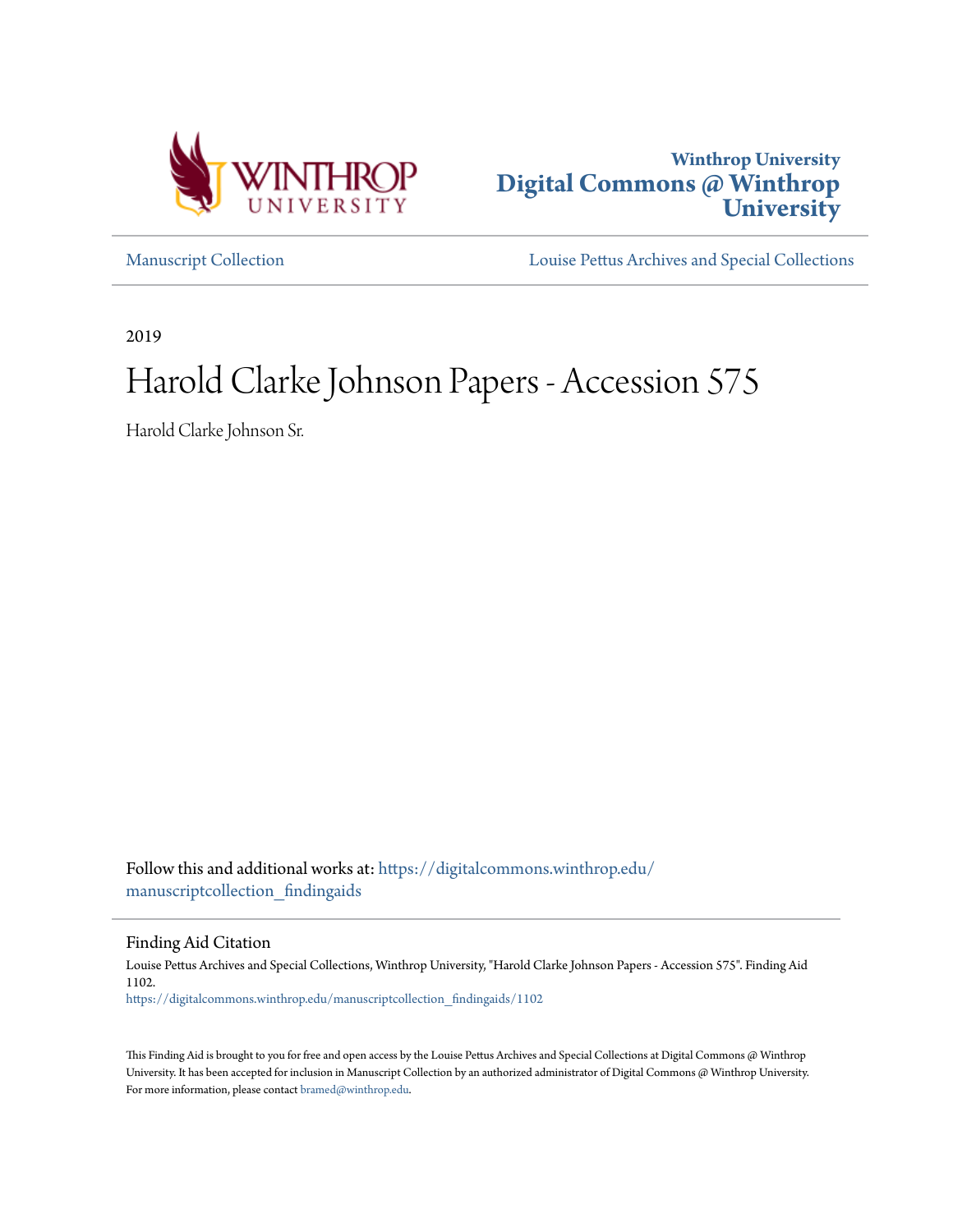## **WINTHROP UNIVERSITY LOUISE PETTUS ARCHIVES & SPECIAL COLLECTIONS**

## **MANUSCRIPT COLLECTION**

## **ACCESSION 575**

## **HAROLD CLARKE JOHNSON PAPERS**

1889-1910, 1976

1 box, 5 folders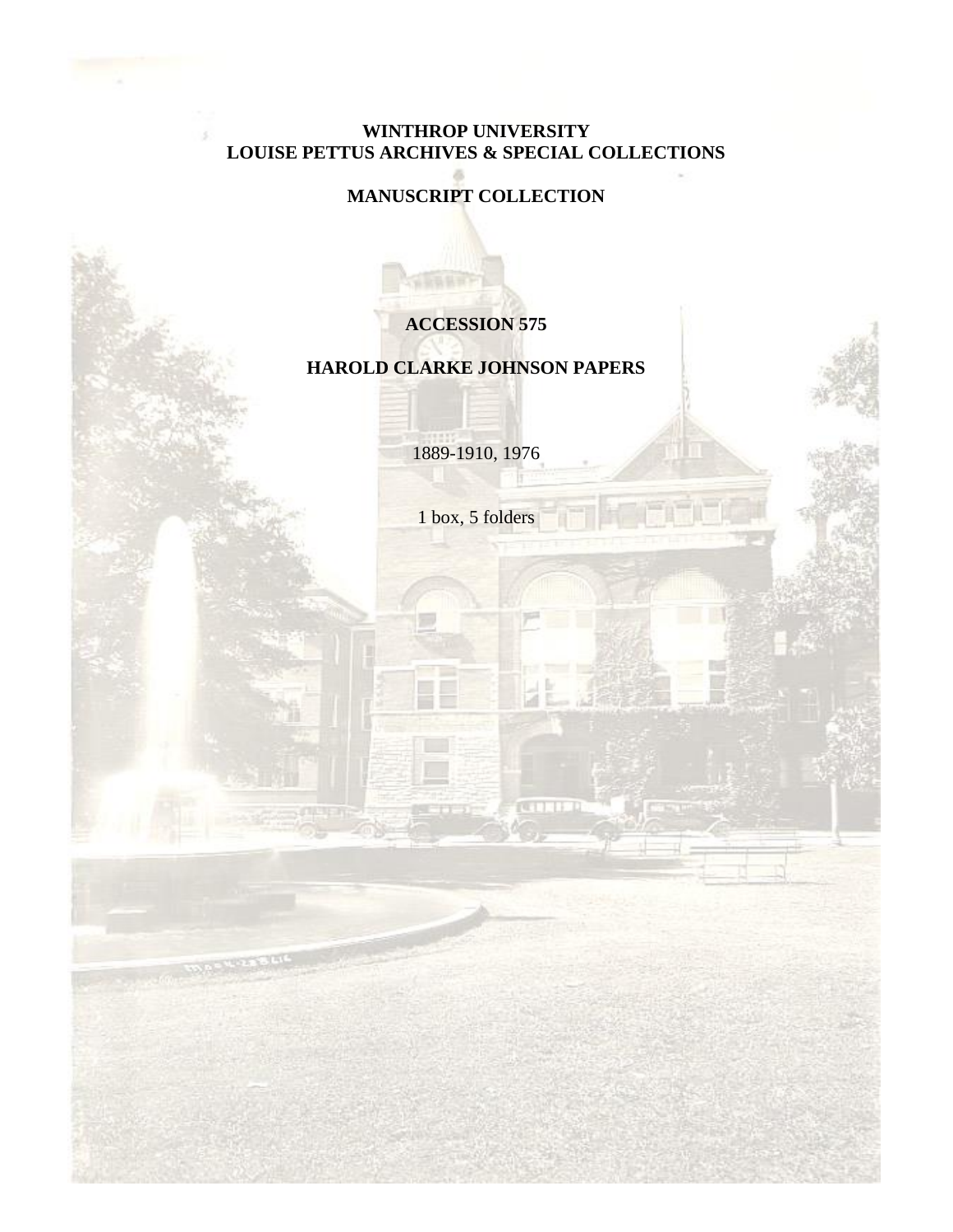#### **WINTHROP UNIVERSITY LOUISE PETTUS ARCHIVES AND SPECIAL COLLECTIONS**

#### **MANUSCRIPT COLLECTION**

ADDITIONS:  $\qquad \qquad , \qquad$ 

ACC. NO.: 575 PROCESSED BY: Ron Chepesiuk NO. OF SECTIONS: 1

#### **HAROLD CLARKE JOHNSON PAPERS**

**I**

The Harold C. Johnson Collection was deposited with the Winthrop College Archives and Special Collections by Harold C. Johnson on April 9, 1984.

> Linear feet of shelf space occupied: .25 ft. Approximate number of pieces included: 500

Restrictions: Open to researchers under the rules and regulations of the Louise Pettus Archives & Special Collections at Winthrop University.

Scope and Content Note: **The Harold Clarke Johnson Papers mainly pertains to York County history and includes deeds, titles, bonds, county expenses, tax, and treasurer reports, and annual reports of the treasurer of York County to the state Superintendent of Education, and of the York County Treasurer. These records relate to the financial affairs of York County between 1889 and 1910 and offers a great insight into the finances of the county during that timeframe.**

**The material was collected by the York (South Carolina) Historical American Bicentennial. Of special interest, is a brief history of an 1820 map of York County, written by Harold Clarke, Sr. (1913- 1993), member of York (South Carolina) Bicentennial Committee, and a historical sketch of York County (1976) prepared by the York County Historical Commission.**

Related Collections: None